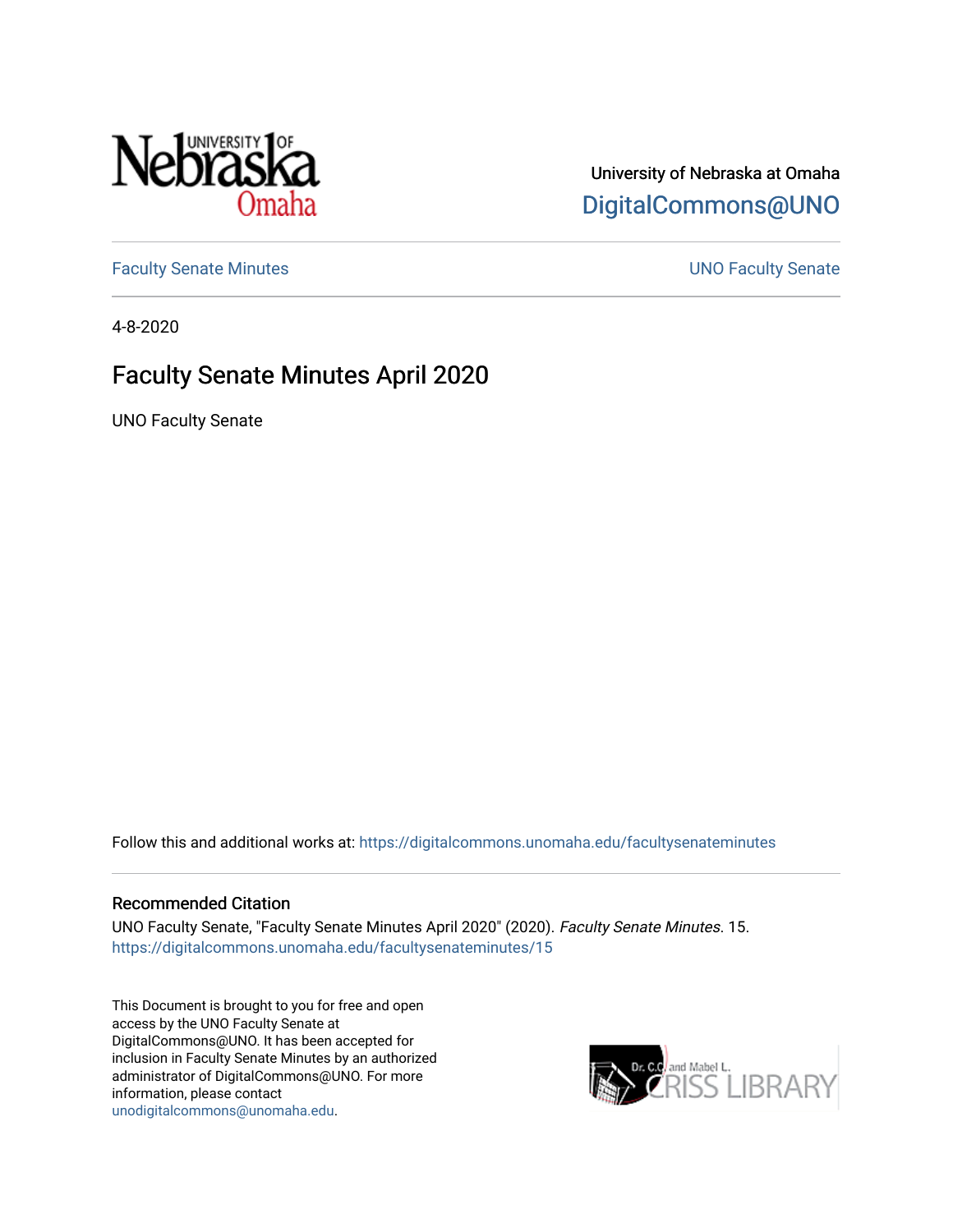

## **2019-2020 Faculty Senate**

**Minutes**

Wednesday, April 8, 2020, 2p.m. Virtual

**Present:** Adidam, Anderson, Barone, Cast-Brede, Davidson, DeSanti, Hale, Helm, Kelly, King, Logsdon, Maher, Nero, Ostler, Paine, Podariu, Qureshi, Randall, Rech, Rogers, Schaffer, Schoenbeck, Sharif-Kashani, Shaw, Sim, Siy, Surface, Volkman, Wessling, Walls

**Excused:** Lee, Woody

**Unexcused:** Brownlee, Huq, Kilinc, Zhong

**I. The meeting was Called to Order** by President Hale at 2:01 p.m.

### **Temporary rules of order**

This meeting will be conducted via Zoom, consistent with state, local, and university guidance regarding social distancing.

With this large group, I will share my screen via Zoom and host the meeting presentation slides. I ask all senators to connect to Zoom using a webcam (if available) and a microphone. I will also ask everyone to mute their microphones when in the meeting. If microphones are not muted, I will use my discretion to mute microphones to ensure audio quality.

As we proceed through the reports and other elements of the agenda, I will use the following procedures to ensure everyone has voice and agency and is able to engage in the meeting.

- Individuals delivering a report will be asked to unmute, I will mute my microphone
- After a report, I will ask senators if they have questions, comments, or otherwise. I ask all senators that wish to speak, to please use the zoom chat feature – typing out "I have a comment/question."
- For senators without access to a computer, I will ask them to mute their phone microphone and only unmute to request time for comment/questions.
- I will acknowledge each senator to speak and unmute their microphone in the order I receive requests to comment.
- For all non-resolution votes, I will ask "Is there any objection to approval of this item" anyone can unmute or type in chat to object – at which point, I will send out a shared zoom poll to collect and count votes. If no objection is raised, I am told by Jim that we may approve items of business without a vote count.
- For resolution votes, I will send out a shared zoom poll to collect and count votes.
- If there are secondary motions, I will ask the senator proposing the secondary motion to please type it out in the zoom chat. I will then read the secondary motion and, when it comes time to vote, use a zoom poll to collect and count votes.
- **II. The Minutes** of March 11, 2020 were approved as submitted.

## **III. Officers' Reports**

- **A. President's Report:** Senator Hale
	- **Comments from SVC Kopp**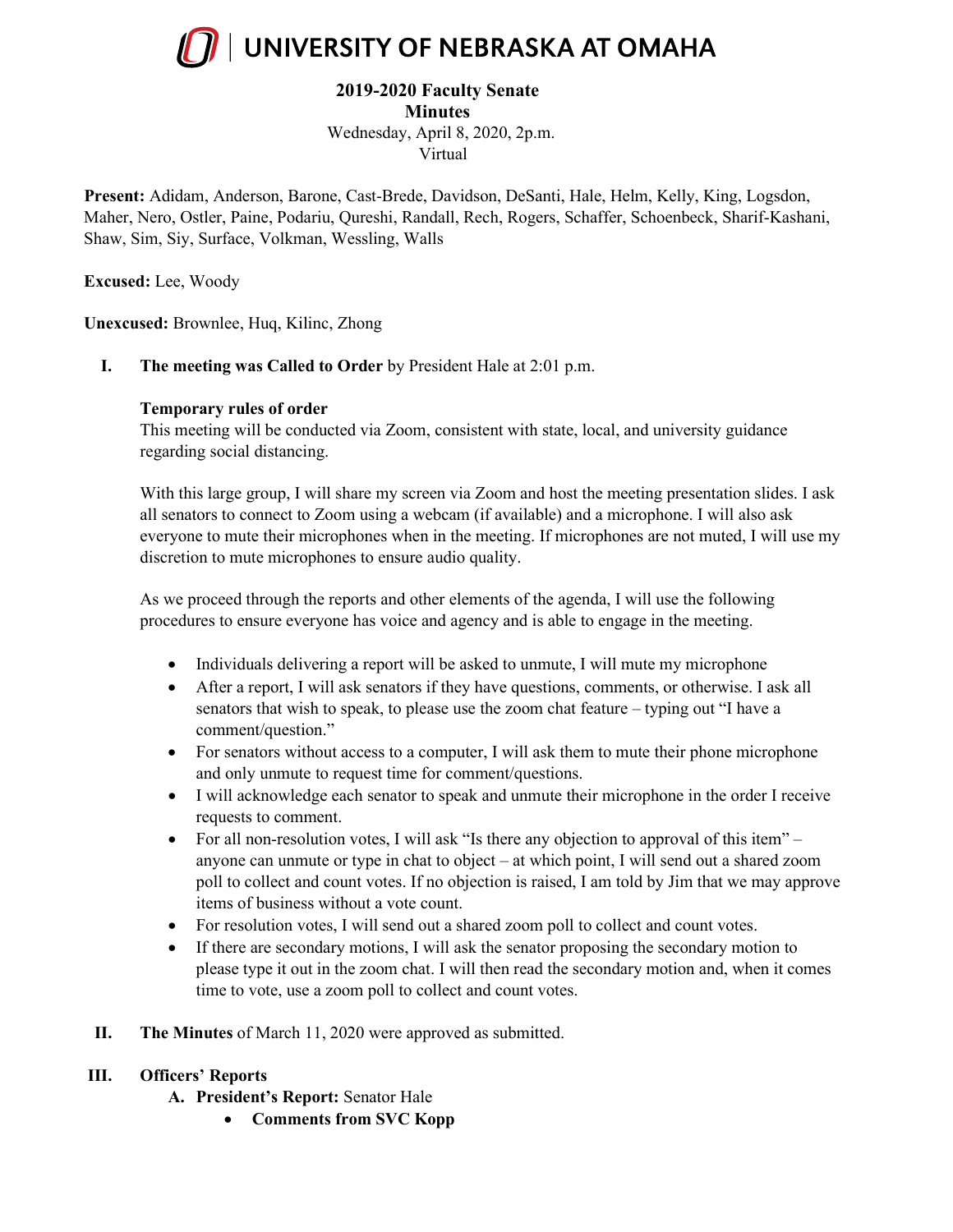SVC Sacha Kopp thanks the faculty and staff on the preparation and transitions that have occurred during this time.

President Carter issued a work from home order for the NU System, which is demonstrating a real leadership role for the state. Sacha Kopp's office sent a letter to all faculty and staff that are considered essential. The letter should be carried in their car, in case a police officer pulls you over in the future. Sacha Kopp has made it flexible for faculty and staff to come into campus. Speak to your dean if you need a letter. Faculty that need to televise labs and other situations that need the use of on campus resources are still permitted.

Junior faculty have put a lot of time into the creation of online materials. He knows limited access for different activities is presenting issues for faculty. All faculty will have an additional year to go for tenure. Everyone will get an extra year unless they ask to not have it. This is not meant to make you have another years of extra work, only extra time for those who need it. His office will be releasing a memo soon.

Faculty are encouraged to communicate care for their students. 250 students living in dorms are moving into other dorms this week. Faculty are expected to be understanding during this disruption.

Students are thinking about their future. 1 in 6 students are contemplating taking a gap year from high school into college right now. For UNO, this would be losing about 1/6 of enrollment. We are thinking about offering free course to high school seniors going into the Fall. We are thinking about a modified policy on academic suspension for current students.

#### Questions:

Are there any plans to keep the dorms open for the international students during the summer? Yes, the majority of the students in the dorms are international students. Students can choose to continue to live in the dorms or go home. We are making every accommodation available to them during this time.

Is assistance being provided to students that are currently moving the dorms? The housing team has been contacting people with trucks. Students are receiving the needed resources.

How will classes be taught in the Fall Semester and when will that decision be made? There have not been any meaningful discussions regarding the Fall Semester. We hope this outbreak will be remediated by Fall. Currently our plans are to return to normal operations for the Fall. We are in active conversations about Fall enrollment and are in talks of incentivizing students to enroll at UNO.

Several students who have left Nebraska to attend college are now back at home. Are there efforts to attract these students? The marketing team has media efforts in place to attract students.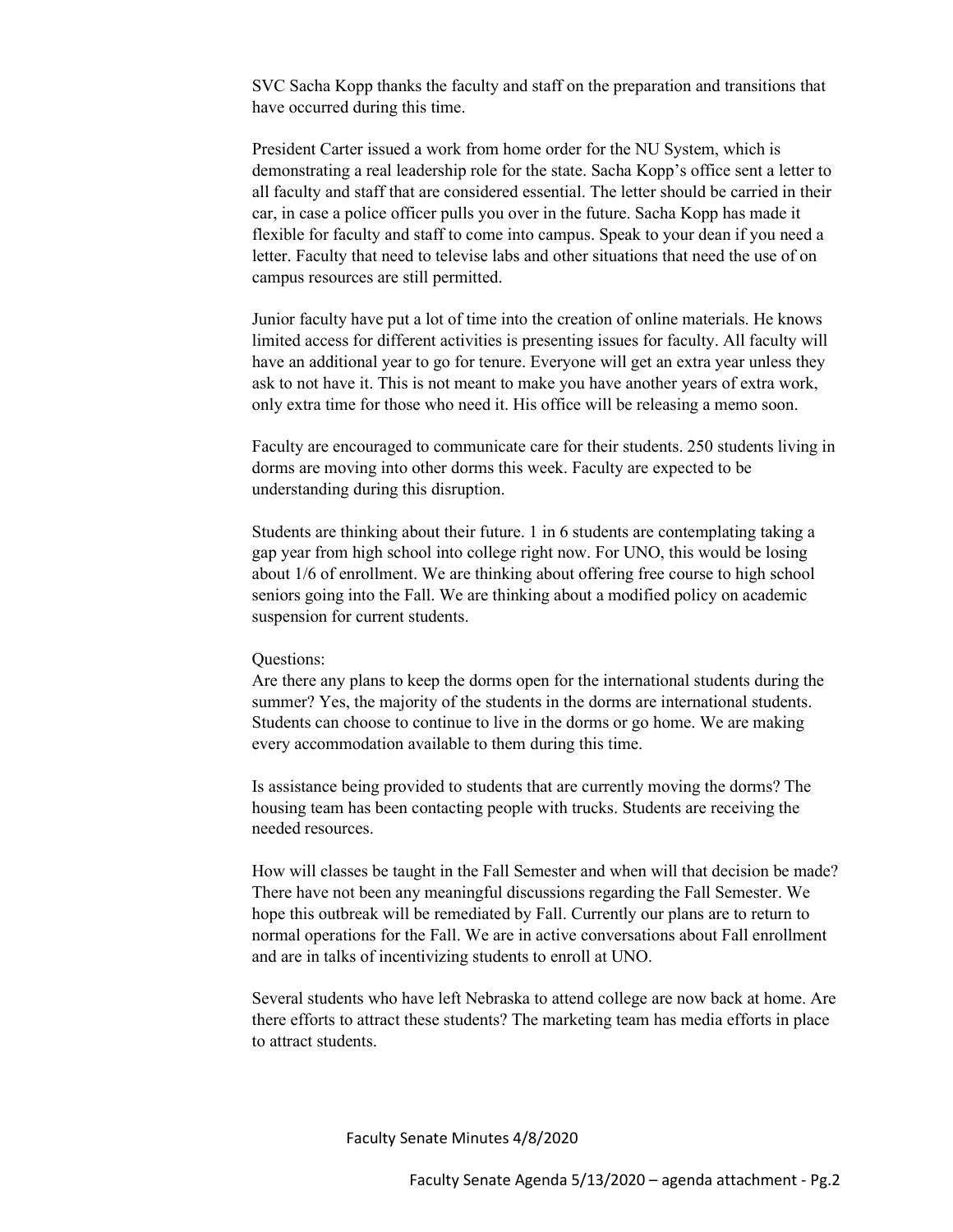Are there efforts at the college or department level regarding increasing enrollment? Conversations have started on many levels. Think about re-enrollment. In a typical year, 35% of students leave every year and never return to UNO. Faculty should maintain intimate and interpersonal connections with their students. Check-in with your students and do outreach with your students. If re-enrollment of students can be maintained, that is a massive budget stimulus to the campus.

Will there be a Summer Bridge Program for high school seniors? This is on hold for now. We are offering new students and transfer students a free class this summer. We are teaching 10% more classes this summer than previous summers. Currently we are up 10% of credit hours then last year.

Are there any updates about open faculty lines? When will we know about the requests that were submitted to Academic Affairs? 60 recruitments have taken place this year and offer letters are out. Recruiting is still continuing on.

**Barbara Weitz** is attending the Regents meeting on April 17<sup>th</sup>. If there is anything that you would like to be discussed at the meeting, contact Barbara directly at [bweitz@nebraska.edu](mailto:bweitz@nebraska.edu) .

### • **Updates from President Hale**

- o [www.keepteaching.unomaha.edu](http://www.keepteaching.unomaha.edu/) and distance education
	- If students are not receiving the resources they need, contact Jaci Lindburg.
- o Campus Safety Committee
	- They are focused on training for staff to ensure proper cleaning is happening. If you have any safety concerns, feel free to reach out to the committee.
- o Conflict of interest disclosure
	- This is now at the NU level. It should be released in the coming months.
- o Chancellor's Sustainability Committee efforts
	- The group is looking at solar feasibility and biking around campus. These efforts are now on hold. However, they are looking to roll out targeted campaigns around sustainability.
- o cHarmony, elections, virtualized governance
	- We have over 200 people who have enrolled with the app.
- o Holistic teaching evaluation committee delayed until fall
	- Senator Woody requested an ad-hoc committee be established. This will roll into the fall under Senator Ostler's leadership.

#### **B. Secretary/Treasurer Report:** Senator Davidson

## **1. EO&A Meeting:**

- **a.** EO&A Attendees: Kopp, Smith-Howell, Surface, Qureshi, Hale, Kamm, Pettid, Davidson
- **b.** COVID-19 Response procedures were discussed and the impact on university faculty, staff and students. SVC Kopp acknowledges all of the great work, many faculty around campus are doing to keep things running.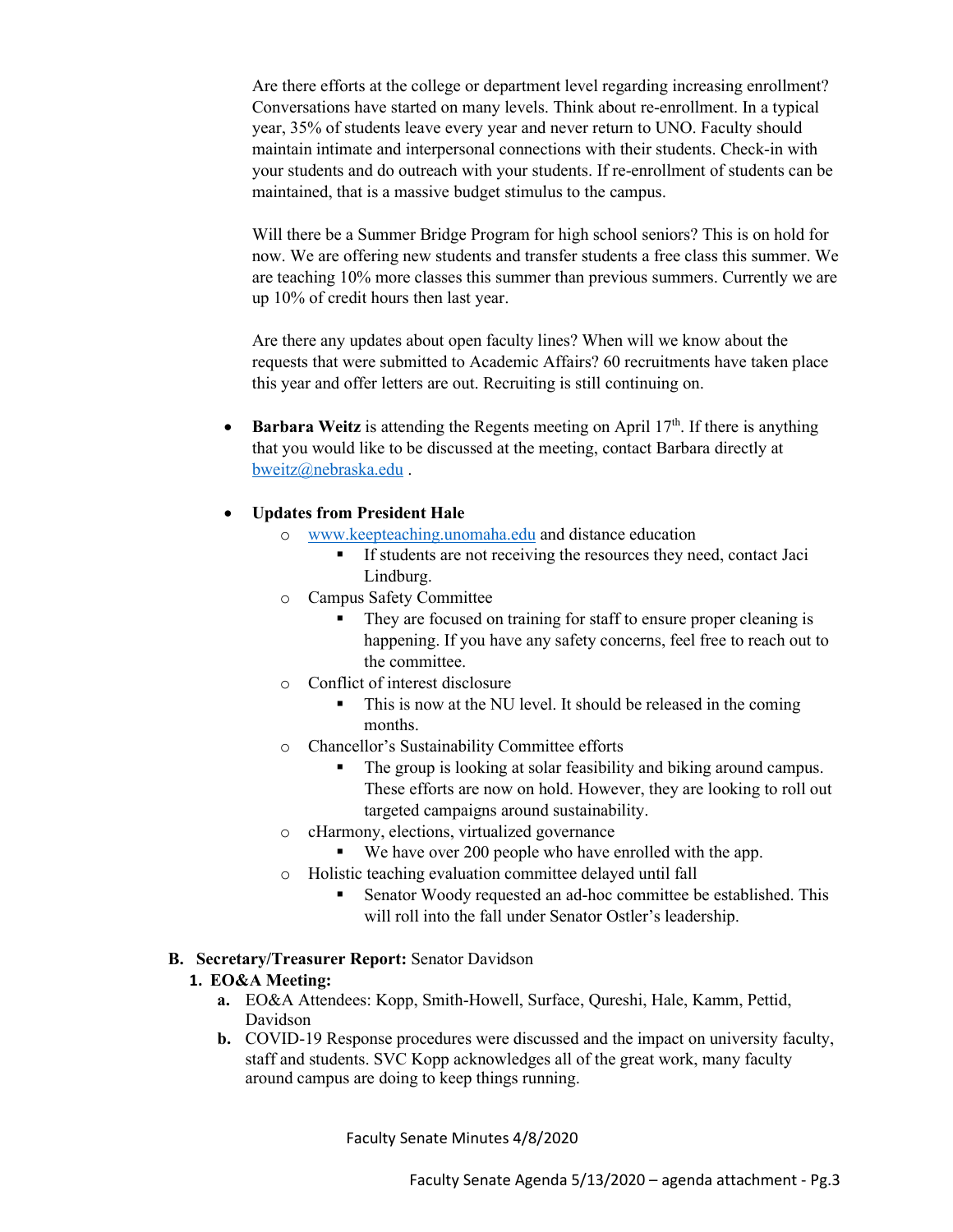**c.** Meeting adjourned at 2:55pm.

| Res.# | Date<br><b>Senate</b> | <b>Title</b>                                           | <b>Admin</b><br>Accept | <b>Sent for</b><br><b>Senate</b><br><b>Action</b> | Denied/<br>Deferred/ | Final<br><b>Action/Resolved</b> |
|-------|-----------------------|--------------------------------------------------------|------------------------|---------------------------------------------------|----------------------|---------------------------------|
|       | <b>Passed</b>         |                                                        |                        |                                                   | <b>In Progress</b>   |                                 |
| 4399  | 3/16/20               | <b>Temporary Emergency</b><br><b>Attendance Policy</b> | 3/17/20                |                                                   |                      | Acknowledged                    |
| 4400  | 3/16/20               | Professorship Committee                                | 3/17/20                |                                                   |                      | Acknowledged                    |
| 4401  | 3/16/20               | Temporary Arts &<br>Sciences Replacement<br>Senator    | 3/17/20                |                                                   |                      | Acknowledged                    |

## **IV. Executive Council:** Senator Surface

## **A. RESOLUTION 4402:** Recording of Classroom Activities

**WHEREAS** All courses are moving temporarily online; and

**WHEREAS** Students are adjusting to a different modality of learning online and may struggle to take notes on synchronous video calls or class lecture;

**BE IT RESOLVED THAT** Faculty Senate recommends that all faculty make course audio/video materials available to their students when available. As part of this recommendation, faculty are encouraged to record and make available their zoom sessions and other synchronous class content.

Faculty are also encouraged to advise their students about digital etiquette, or "Netiquette", best practices for the responsible and respectful use of class-related audio/video materials. Netiquette is important for protecting academic freedom and the privacy of other students in the class.

**AND BE IT RESOLVED THAT** Faculty Senate endorses the attached temporary policy on recorded audio to be adopted by the UNO campus to protect faculty intellectual property and ensure proper online etiquette procedures are followed by students.

## **Interim Policy: Recording of Classroom Activities**

#### **Assistive Note Taking Device Agreement**

*Senator Siy asked how long this policy will be effective. The administrative understanding is this policy will be in place during the temporary online learning mode. Senator Hale will relay this to Jaci Linburg and Drew Nielsen to make sure there is a common understanding.* 

*The policy is to be used as a recommendation to faculty.* 

*Senator Surface motioned to move the resolution. 21 For. No opposed. Resolution passes.* 

#### **V. Standing Committee Reports**

- **A. Committee on Academic & Curricular Affairs:** Senator Woody
	- **1.** No meeting. No report.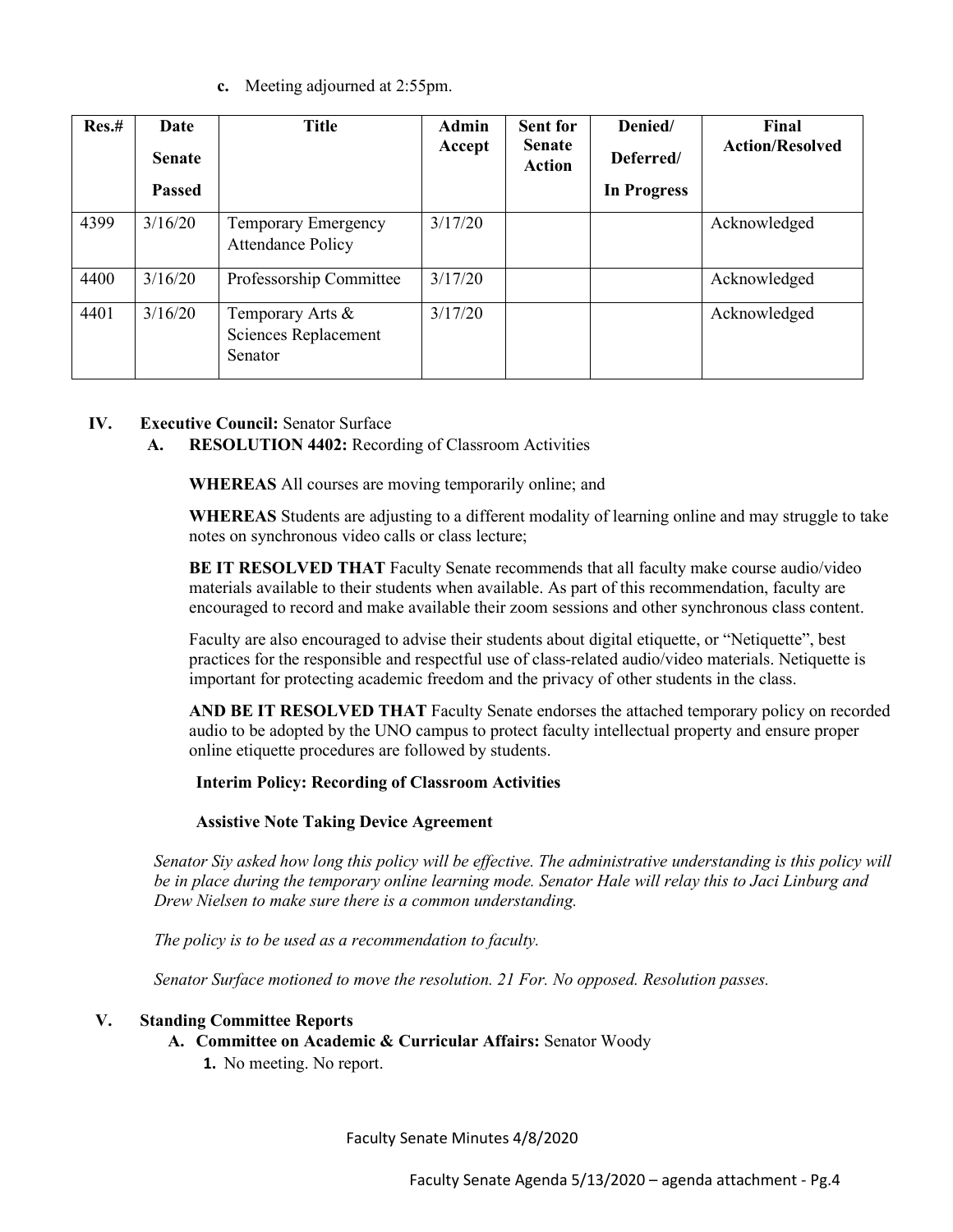### **B. Committee on Educational Resources & Services:** Senator Schoenbeck

- **1.**The committee worked via e-mail this month. We reviewed 63 applicants for the Paul Beck Memorial Scholarship. Given the funds available, we decided to award eight applicants – six undergraduates and two graduate students – at the amount of \$500 each.
	- Undergraduate awardees:
		- o Sydney Bonta
		- o Sofia Cormack
		- o Isaac Hiebert
		- o Justin Krug
		- o Claire Redinger
		- o Margarita Rodriguez
	- Graduate awardees:
		- o Brittany Kohl
		- o Zachary Smrcina

#### **C. Committee on Faculty Personnel & Welfare:** Senator Helm

### **1. Restroom Issues**

**a.** In the weeks prior to the two-week spring break, the Committee was contacted by several UNO faculty regarding the cleanliness and upkeep of campus restrooms. The specific reports were forwarded from the Committee to Custodial Services. Following a discussion with the Manager of Custodial Services the specific issues were immediately addressed. The Committee was also educated in how the University has implemented a Covid-19 plan for cleaning the Campus. As of the week of March 9th, restrooms were being cleaned early in the morning and "Touch Points" were being cleaned repeatedly throughout the day.

### **2. HR, Ombuds and BRT**

**a.** Following information received from several faculty concerning outcomes related to personnel complaints filed with Human Resources, the Behavioral Review Team and the Ombuds Service, the Committee agreed to research the related procedures and solutions.

#### **D. Committee on Goals & Directions:** Senator Ostler

- **1.** *Ongoing/Pending Items*
	- **a.** With the broad responsibility and response to the COVID-19 university issues, the members of the Goals and Directions Committee have suspended looking into options for the advancement of Non-tenure track faculty as it relates to collective bargaining. We will continue to explore options for advancement outside the contract agreement for adjunct faculty, as well as full time faculty to the extent that those options are allowed within the current contract structure. This suspension includes the parallel work with the Ad Hoc Committee on Faculty Advancement.

#### **2.** Solar Feasibility

**a.** The Solar Feasibility study conducted by Dr. Bing Chen has been forwarded to the Chancellor's office and is under review as time allows.

#### **E. Professional Development:** Senator Cast-Brede

- **1.** Student Health Insurance Plan: We will continue to monitor next year as a new committee is formed.
- **2.** Campus Policy Regarding Bringing Children to Work:
	- Committee solicited feedback on the draft policy from Staff Advisory Council.